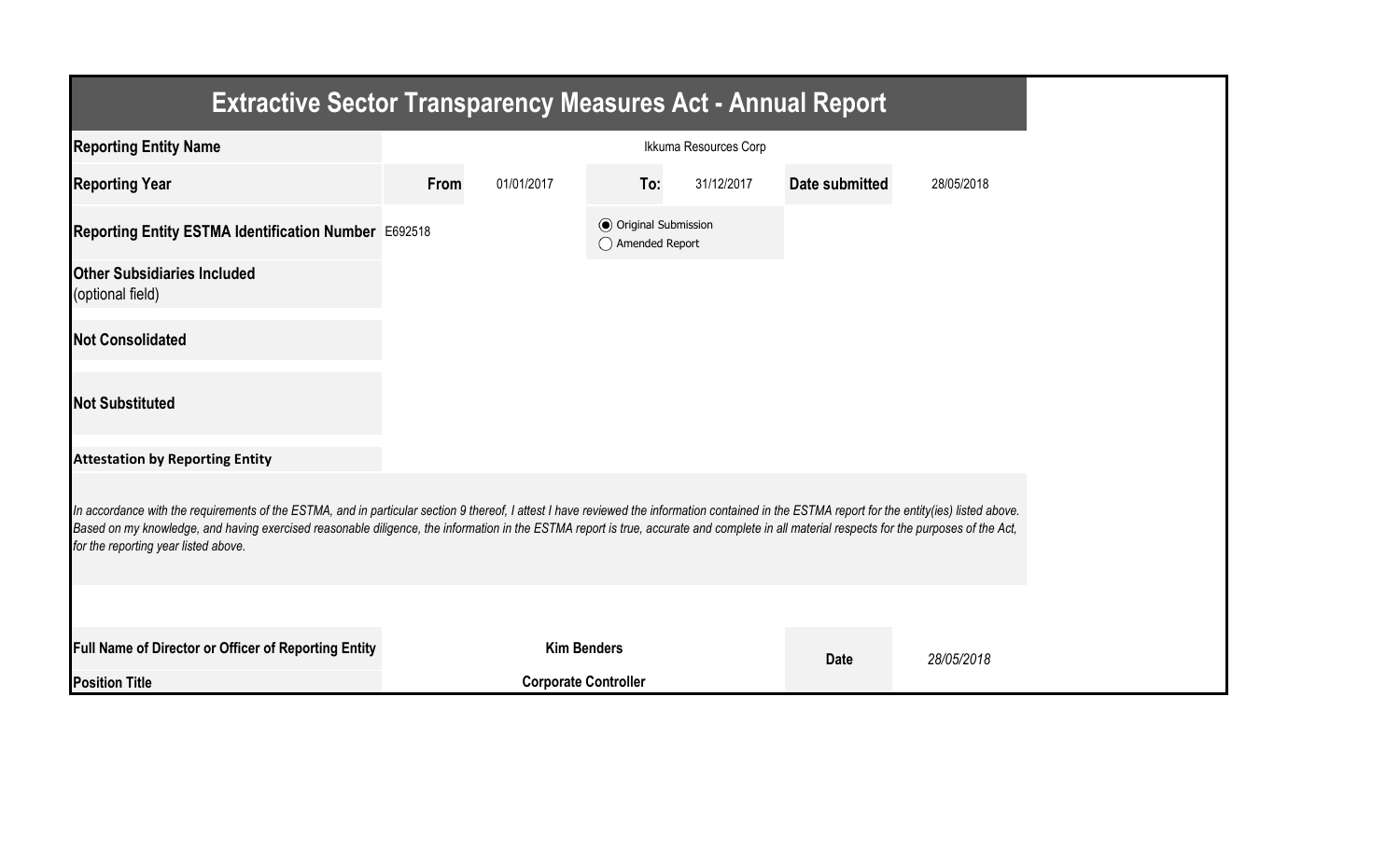|                                                                                                                                                                                  | Extractive Sector Transparency Measures Act - Annual Report |                                                                                 |                                         |                  |         |                                   |                |                  |                                               |                               |                                                                                                                         |  |
|----------------------------------------------------------------------------------------------------------------------------------------------------------------------------------|-------------------------------------------------------------|---------------------------------------------------------------------------------|-----------------------------------------|------------------|---------|-----------------------------------|----------------|------------------|-----------------------------------------------|-------------------------------|-------------------------------------------------------------------------------------------------------------------------|--|
| <b>Reporting Year</b><br><b>Reporting Entity Name</b><br><b>Reporting Entity ESTMA</b><br><b>Identification Number</b><br><b>Subsidiary Reporting Entities (if</b><br>necessary) | From:                                                       | 01/01/2017                                                                      | To:<br>Ikkuma Resources Corp<br>E692518 | 31/12/2017       |         | <b>Currency of the Report CAD</b> |                |                  |                                               |                               |                                                                                                                         |  |
|                                                                                                                                                                                  | <b>Payments by Payee</b>                                    |                                                                                 |                                         |                  |         |                                   |                |                  |                                               |                               |                                                                                                                         |  |
| Country                                                                                                                                                                          | Payee Name <sup>1</sup>                                     | Departments, Agency, etc<br>within Payee that Received<br>Payments <sup>2</sup> | <b>Taxes</b>                            | <b>Royalties</b> | Fees    | <b>Production Entitlements</b>    | <b>Bonuses</b> | <b>Dividends</b> | Infrastructure<br><b>Improvement Payments</b> | Total Amount paid to<br>Payee | Notes <sup>34</sup>                                                                                                     |  |
| Canada                                                                                                                                                                           | Government of Alberta                                       |                                                                                 |                                         | 410,000          | 470,000 |                                   |                |                  |                                               |                               | Includes payments made to the<br>880,000 Alberta Energy Regulator,<br>Government of Alberta and Minister<br>of Finance. |  |
| Canada                                                                                                                                                                           | Municipal District of Greenview<br>No. 16 (Alberta)         |                                                                                 | 820,000                                 |                  |         |                                   |                |                  |                                               |                               | 820,000 Property Taxes                                                                                                  |  |
| Canada                                                                                                                                                                           | Government of British<br>Columbia                           |                                                                                 |                                         | 420,000          | 50,000  |                                   |                |                  |                                               |                               | Includes payments made to Minister<br>470,000 of Finance for British Columbia and<br>Minister of Energy and Mines.      |  |
|                                                                                                                                                                                  |                                                             |                                                                                 |                                         |                  |         |                                   |                |                  |                                               |                               |                                                                                                                         |  |
|                                                                                                                                                                                  |                                                             |                                                                                 |                                         |                  |         |                                   |                |                  |                                               |                               |                                                                                                                         |  |
|                                                                                                                                                                                  |                                                             |                                                                                 |                                         |                  |         |                                   |                |                  |                                               |                               |                                                                                                                         |  |
|                                                                                                                                                                                  |                                                             |                                                                                 |                                         |                  |         |                                   |                |                  |                                               |                               |                                                                                                                         |  |
|                                                                                                                                                                                  |                                                             |                                                                                 |                                         |                  |         |                                   |                |                  |                                               |                               |                                                                                                                         |  |
|                                                                                                                                                                                  |                                                             |                                                                                 |                                         |                  |         |                                   |                |                  |                                               |                               |                                                                                                                         |  |
|                                                                                                                                                                                  |                                                             |                                                                                 |                                         |                  |         |                                   |                |                  |                                               |                               |                                                                                                                         |  |
|                                                                                                                                                                                  |                                                             |                                                                                 |                                         |                  |         |                                   |                |                  |                                               |                               |                                                                                                                         |  |
|                                                                                                                                                                                  |                                                             |                                                                                 |                                         |                  |         |                                   |                |                  |                                               |                               |                                                                                                                         |  |
|                                                                                                                                                                                  |                                                             |                                                                                 |                                         |                  |         |                                   |                |                  |                                               |                               |                                                                                                                         |  |
|                                                                                                                                                                                  |                                                             |                                                                                 |                                         |                  |         |                                   |                |                  |                                               |                               |                                                                                                                         |  |
|                                                                                                                                                                                  |                                                             |                                                                                 |                                         |                  |         |                                   |                |                  |                                               |                               |                                                                                                                         |  |
|                                                                                                                                                                                  |                                                             |                                                                                 |                                         |                  |         |                                   |                |                  |                                               |                               |                                                                                                                         |  |
|                                                                                                                                                                                  |                                                             |                                                                                 |                                         |                  |         |                                   |                |                  |                                               |                               |                                                                                                                         |  |
|                                                                                                                                                                                  |                                                             |                                                                                 |                                         |                  |         |                                   |                |                  |                                               |                               |                                                                                                                         |  |
|                                                                                                                                                                                  |                                                             |                                                                                 |                                         |                  |         |                                   |                |                  |                                               |                               |                                                                                                                         |  |
|                                                                                                                                                                                  |                                                             |                                                                                 |                                         |                  |         |                                   |                |                  |                                               |                               |                                                                                                                         |  |
|                                                                                                                                                                                  |                                                             |                                                                                 |                                         |                  |         |                                   |                |                  |                                               |                               |                                                                                                                         |  |
| <b>Additional Notes:</b>                                                                                                                                                         |                                                             |                                                                                 |                                         |                  |         |                                   |                |                  |                                               |                               |                                                                                                                         |  |